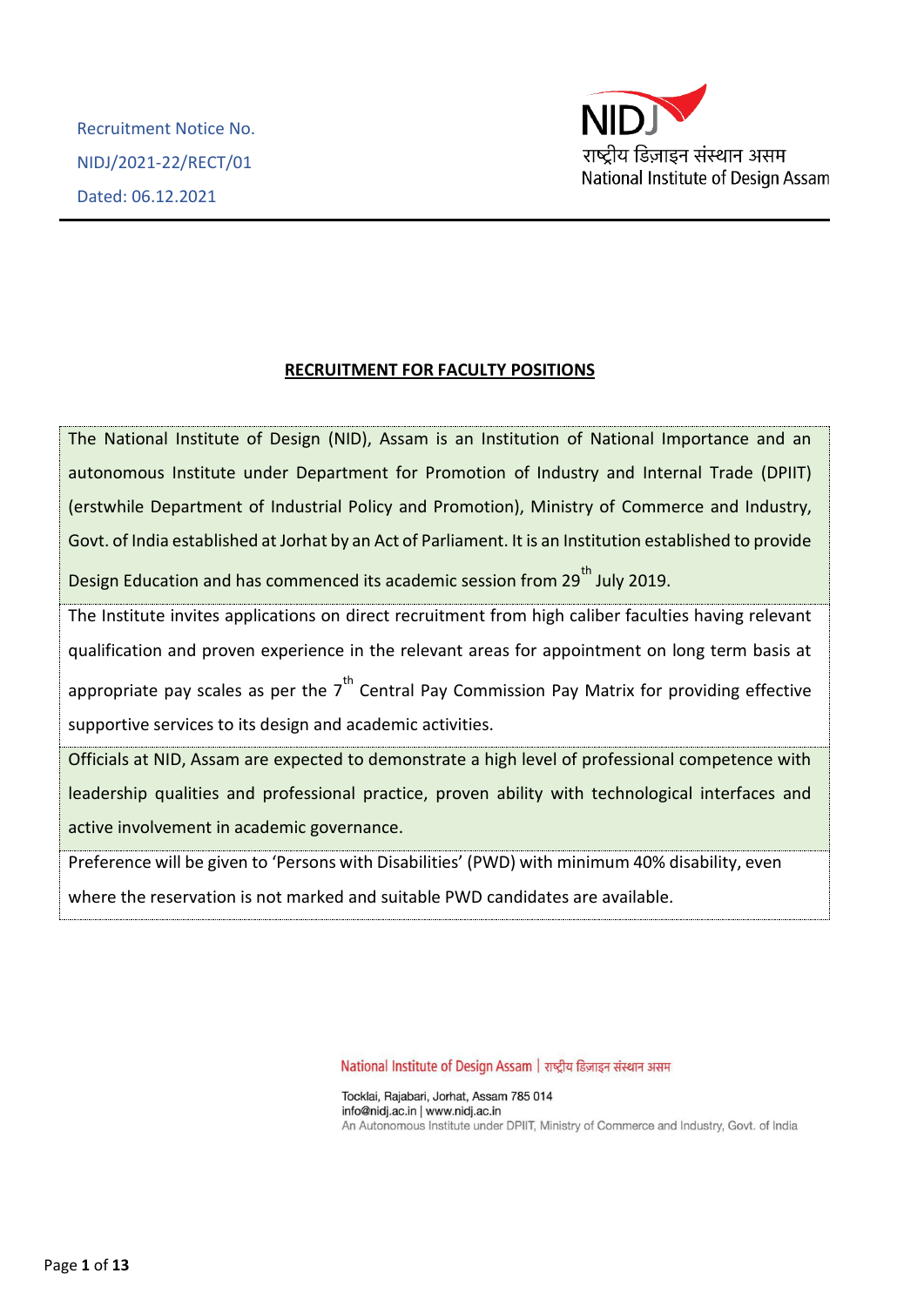#### **FACULTY POSITIONS GROUP A POSTS**

# **Subject Domains/Areas of Sub-Specialisations for the Teaching Posts**

- All the academic/teaching positions mentioned are available under the following Design Disciplines.
- Preferred sub-specialisations are indicated therewith.
- Individuals having expertise in more than one subject/sub-specialisation areas with teaching / mentoring along with industry / consultancy experience and who are Hands on & Minds on will be preferred.

# **Industrial Design:**

Form Studies, Semantics & Semiotics, Elements of Design, Ergonomics & Human Factors, Representation Techniques, Digital Prototyping, Computer Aided Design, Maker Lab Works, Design Thinking, Design Management, Product Design & Development, Furniture Design, Digital Product Design, UI/UX Design, Service Design, System Design, Universal Design, Bamboo Craft & Furniture design, Sustainable Design, Materials & Technology Processes, Colour Material Finishes.

#### **Design Foundation Studies**:

History of Art & Design, Design Fundamentals & Principles, Design Process & Methods, Geometric Construction, Analytical Drawing, Sketching & Drawing, Illustration, Colour, Form & Composition, Cultural Anthropology, Semiotics & Semantics, Liberal Arts, Design Ethnography, Design Theory, Design Research.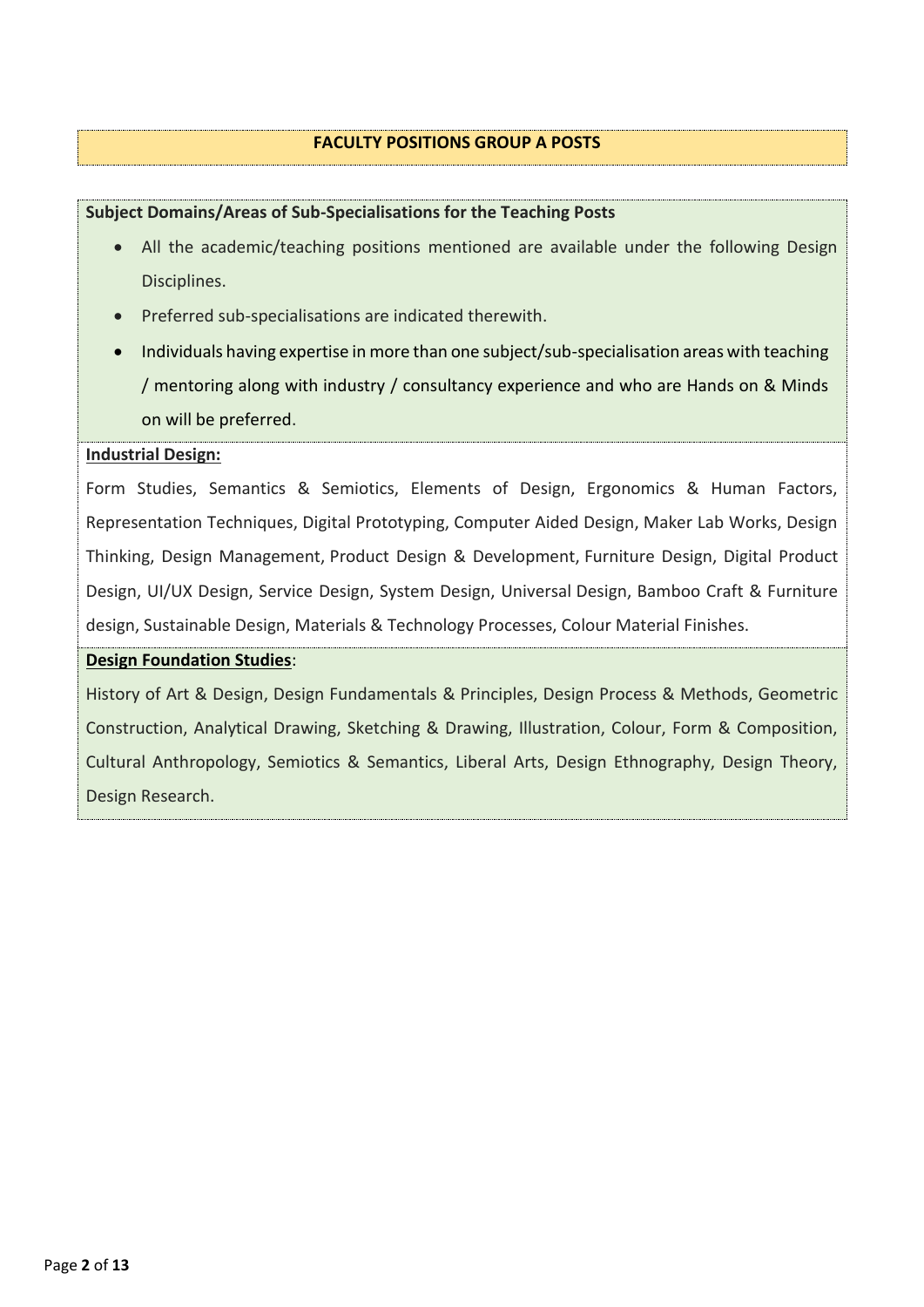| SI. No.                                | <b>Name of the Post</b>                                         | <b>Pay Level</b> | <b>Total</b>   | <b>Category Reservation Status</b> |            |              |           |            |
|----------------------------------------|-----------------------------------------------------------------|------------------|----------------|------------------------------------|------------|--------------|-----------|------------|
|                                        |                                                                 |                  | <b>Post</b>    | <b>UR</b>                          | <b>OBC</b> | <b>SC</b>    | <b>ST</b> | <b>EWS</b> |
| <b>Faculty positions Group A posts</b> |                                                                 |                  |                |                                    |            |              |           |            |
|                                        | Senior faculty / Designer<br>(Associate Professor)              | $L-12$           | 3              | $\overline{2}$                     | 1          |              |           |            |
| 2.                                     | Associate Senior faculty /<br>Designer (Assistant<br>Professor) | $L-11$           | $\overline{2}$ |                                    | 1          | $\mathbf{1}$ |           |            |
| 3.                                     | Faculty / Designer                                              | $L-10$           | 3              | $\mathcal{P}$                      |            |              |           | 1          |
|                                        | <b>Total Posts</b>                                              |                  | 08             | 03                                 | 03         | 01           |           | 01         |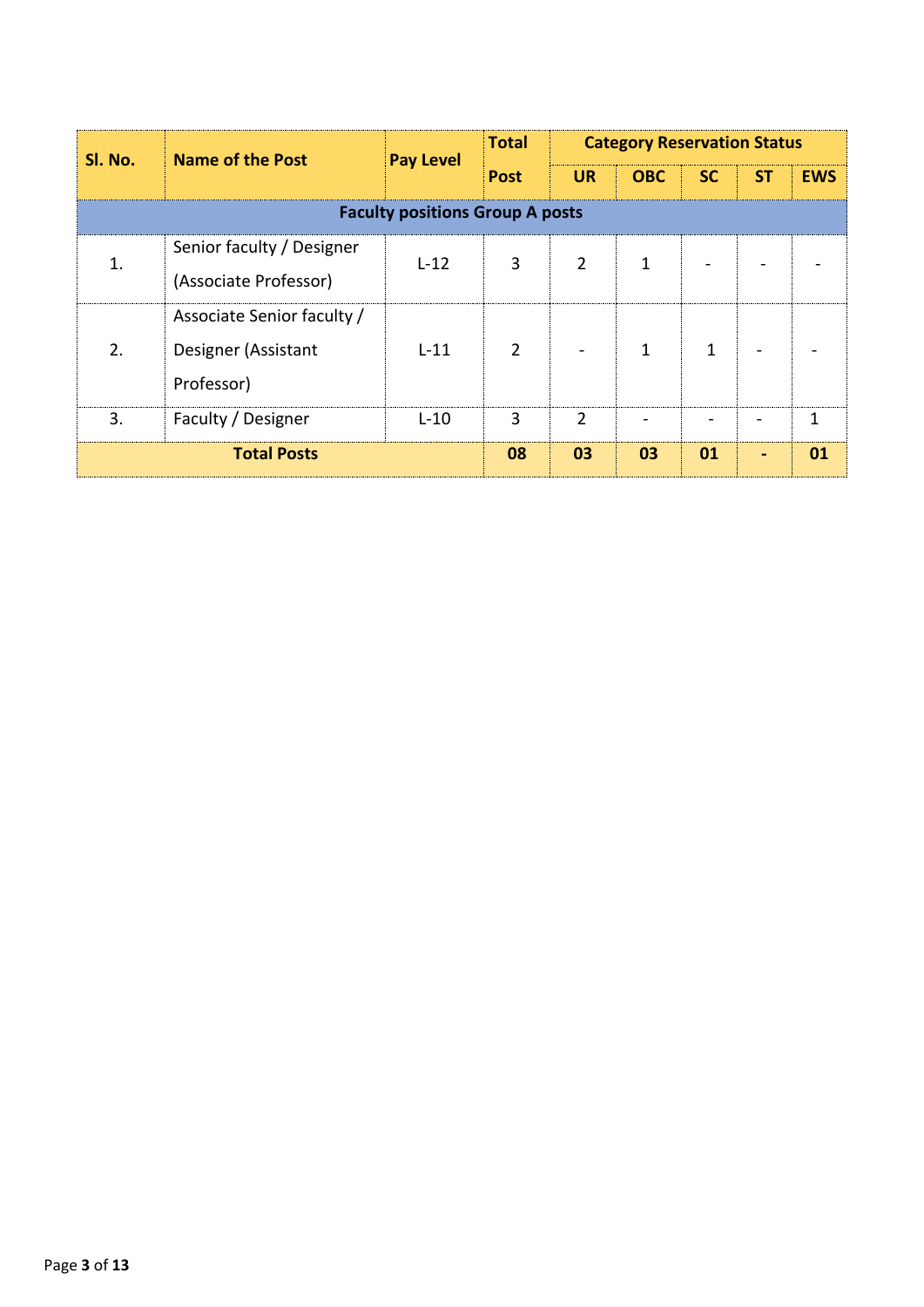# **Post Type: Teaching**

| Post Code: FAC/21/P01<br>1.         | <b>Number of Posts</b><br>03                                   |
|-------------------------------------|----------------------------------------------------------------|
| Name of the Post / Pay Level /      | Required Educational qualifications, Experience & Age          |
| Pay;                                |                                                                |
| Senior faculty / Designer           | <b>Essential Qualifications: Post Graduate Degree</b><br>/Post |
| (Associate Professor)               | Graduate Diploma in Design from a recognized University /      |
|                                     | Reputed Institution.                                           |
|                                     |                                                                |
| Pay Level 12: Rs. 78,800-2,09,200/- | Minimum Experience: Minimum ten years in relevant field        |
|                                     | of Design                                                      |
|                                     |                                                                |
| Gross Monthly Salary: Rs.           | Age: Not exceeding 50 years, as on the last date of            |
| $1,37,000/$ - per month approx.     | application.                                                   |
|                                     |                                                                |
|                                     | <b>Desirable:</b> Doctorate in Design education / research /   |
|                                     | practice.                                                      |
|                                     |                                                                |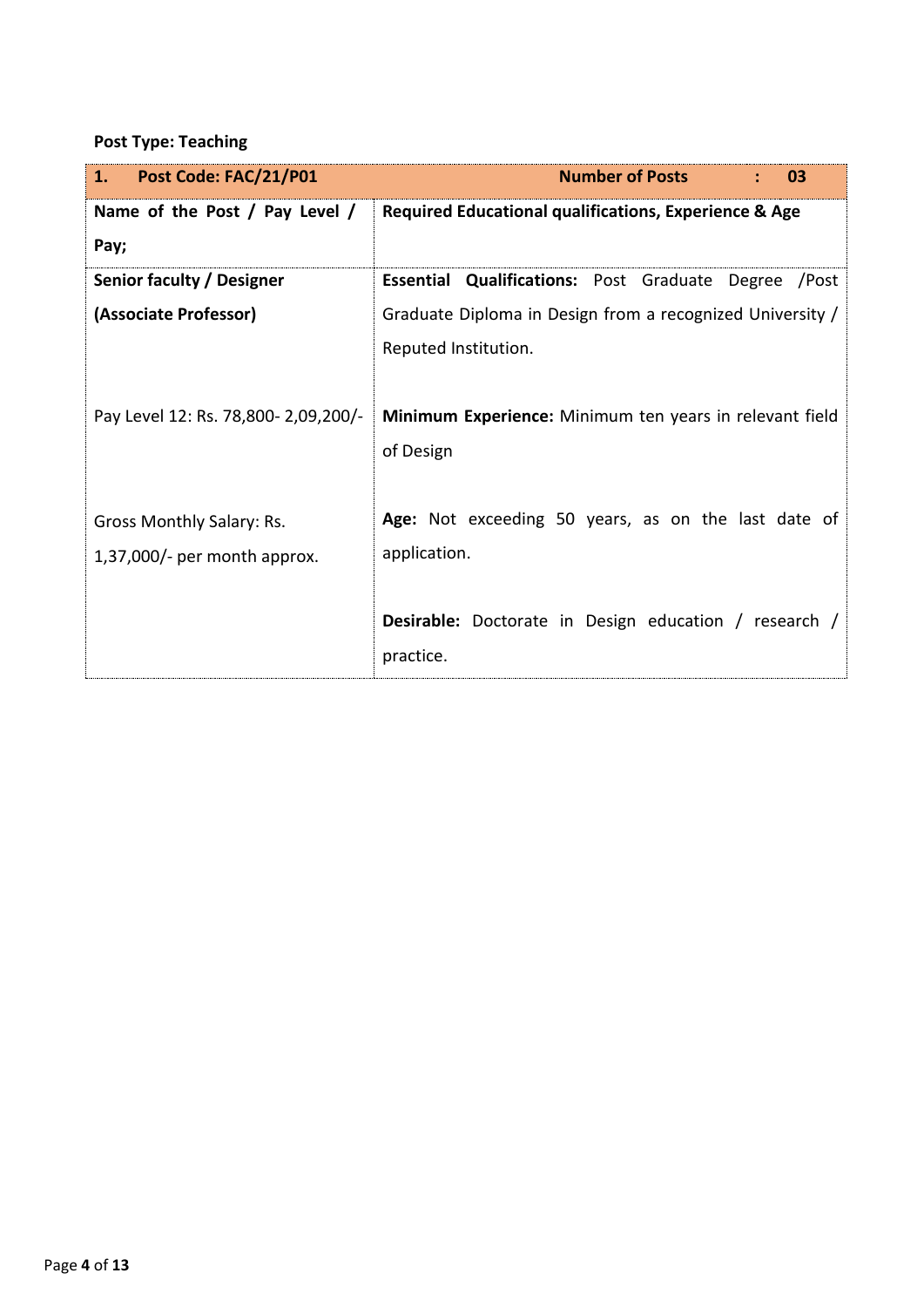| <b>Number of Posts</b><br>02                                 |  |  |  |
|--------------------------------------------------------------|--|--|--|
| Required Educational qualifications, Experience & Age        |  |  |  |
| <b>Essential Qualifications:</b> Post Graduate Degree /Post  |  |  |  |
| Graduate Diploma in Design from a recognized University /    |  |  |  |
| Reputed Institution.                                         |  |  |  |
|                                                              |  |  |  |
| Minimum Experience: Minimum seven years in relevant          |  |  |  |
| field of Design                                              |  |  |  |
|                                                              |  |  |  |
| Age: Not exceeding 50 years, as on the last date of          |  |  |  |
| application.                                                 |  |  |  |
|                                                              |  |  |  |
| <b>Desirable:</b> Doctorate in Design education / research / |  |  |  |
| practice                                                     |  |  |  |
|                                                              |  |  |  |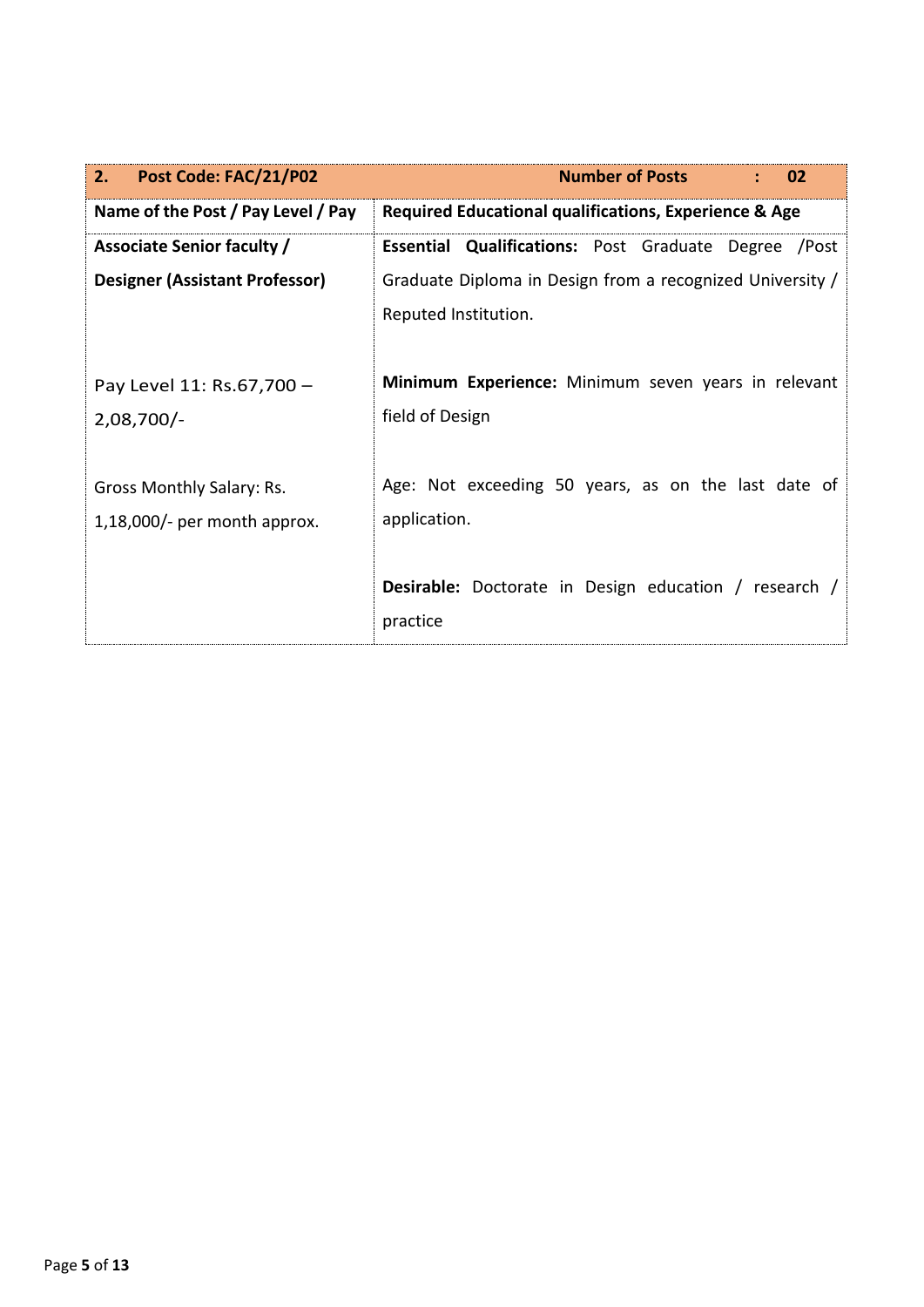| Post Code: FAC/21/P03<br>3.         | <b>Number of Posts</b><br>03                                       |  |  |  |
|-------------------------------------|--------------------------------------------------------------------|--|--|--|
| Name of the Post / Pay Level / Pay  | Required Educational qualifications, Experience & Age              |  |  |  |
| <b>Faculty / Designer</b>           | <b>Essential Qualifications:</b> Degree / Diploma in Design from a |  |  |  |
|                                     | recognized University / Reputed Institution                        |  |  |  |
| Pay Level 10: Rs. 56,100-1,77,500/- | Minimum Experience: Minimum five years in relevant field           |  |  |  |
|                                     | of Design                                                          |  |  |  |
| Gross Monthly Salary: Rs. 99,000/-  | Age: Not exceeding 45 years, as on the last date of                |  |  |  |
| per month approx.                   | application.                                                       |  |  |  |
|                                     | <b>Desirable:</b> Post Graduate Degree / Post Graduate Diploma in  |  |  |  |
|                                     | Design                                                             |  |  |  |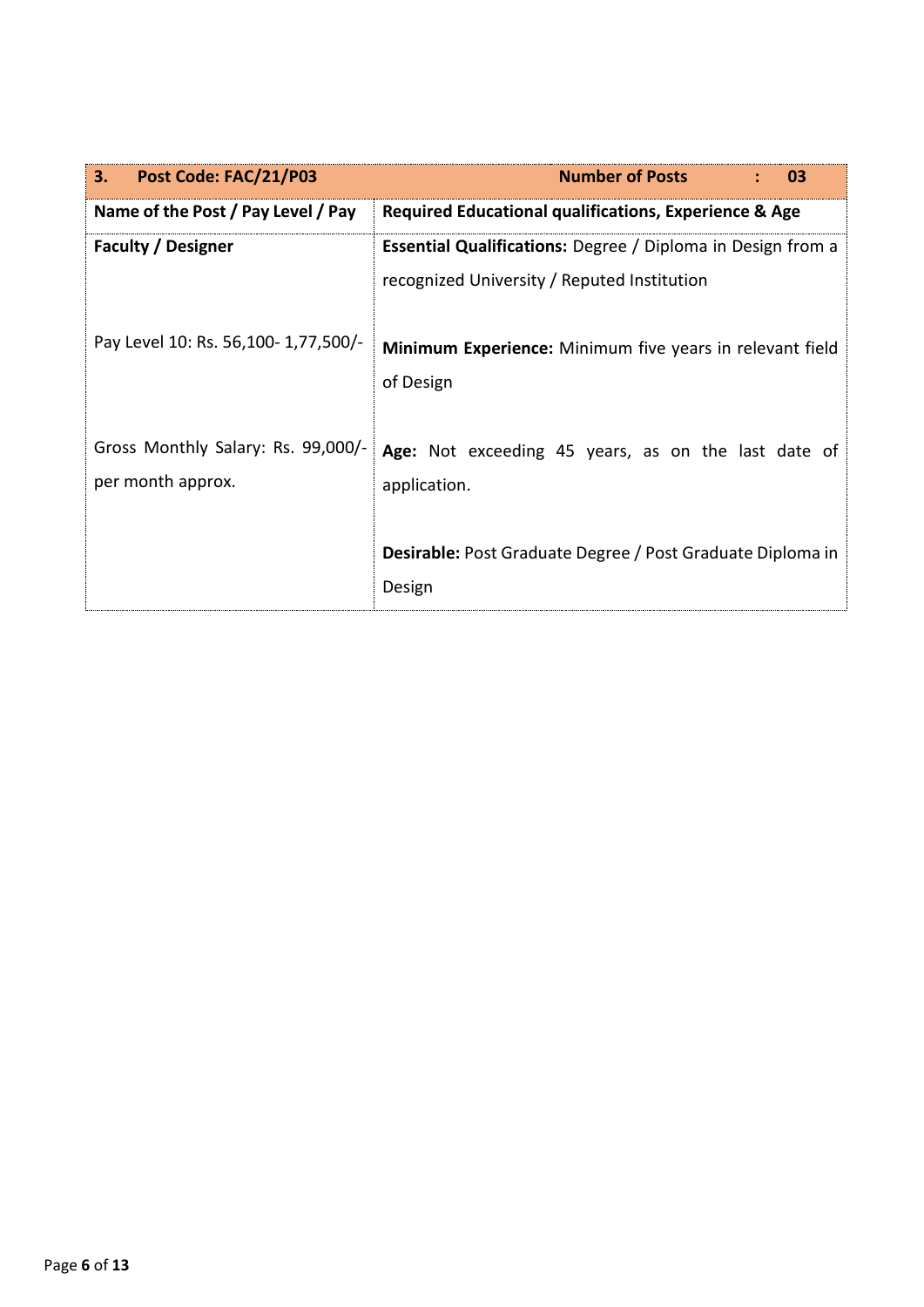# **INSTRUCTIONS FOR ALL THE CANDIDATE(S) AND GENERAL TERMS AND CONDITIONS:**

- **1.** Only Candidate(s) fulfilling the required criteria may apply. Candidate(s) are advised to satisfy themselves before applying that they possess the minimum essential qualifications and experience as per the advertisement.
- **2.** A candidate(s) can apply for more than one post for which he / she is eligible. Such candidate(s) shall have to apply separately for each post and make appropriate selection for each post.
- **3.** Degrees / Diploma, etc. in support of educational qualifications should have been awarded by a recognized University / Institute.
- **4.** Mere fulfillment of the minimum qualification and experience will not vest any right on a candidate(s) for being called for a written test / skill test / interview etc. The decision of the Institute in all matters will be final
- **5.** Candidate(s) who desires to apply for the reserve category OBC should submit the latest and valid OBC -Non-Creamy Layer Certificate issued by concern authorities of the State Government / UT. In case, the latest and valid OBC-NCL certificate is not available, but the candidate(s) processes OBC-NCL certificate of previous years and the candidate(s) is sure that he / she falls under the ambit of OBC-NCL as per latest notification of the National Commission for Backward Classes, G.O.I, then such candidate(s) may apply with previous years OBC-NCL certificate. Simultaneously the candidate(s) may apply to concern authorities of the State Government / UT to issue a latest and valid OBC-NCL certificate to him / her, so that the same be produced to the institute, invariably before the interview.
- **6.** The General candidate(s) who desires to apply for the category EWS should submit the latest and valid EWS Certificate issued by concern authorities of the State Government / UT. In case, the latest and valid EWS certificate is not available, but the candidate(s) processes EWS certificate of previous years and the candidate(s) is sure that he / she currently falls under the ambit of EWS as per latest notification of G.O.I, then such candidate(s) may apply with previous years EWS certificate. Simultaneously the candidate(s) may apply to concern authorities of the State Government / UT to issue a latest and valid EWS certificate to him / her, so that the same be produced to the institute, invariably before the interview.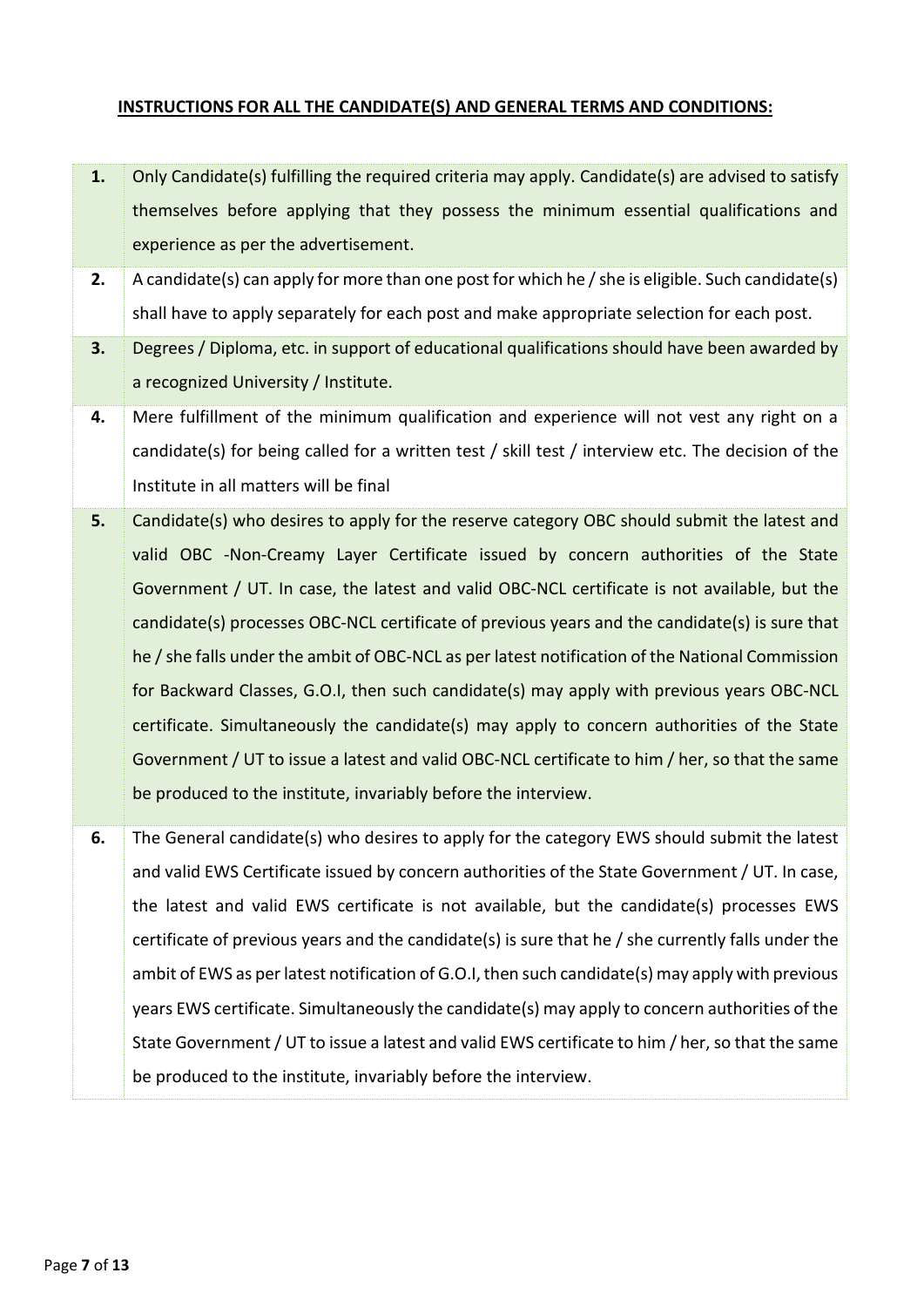- **7.** The candidate(s) who desires to apply for the category "Schedule Caste" should submit the certificate of caste and community issued by concern authorities of the State Government / UT.
- **8.** The Institute reserves the right to call only the requisite number of candidate(s) for selection process after shortlisting with reference to the candidates' essential and desirable qualification, suitability, relevant experience, etc. and also to convert the desirable qualification into essential qualification to optimise the number of candidate(s) for selection process.
- **9.** The Institute reserves the right to enhance the criteria of shortlisting over and above the essential and desirable qualification and experience advertised, to optimise the number of candidate(s) to be called for interview. Therefore, candidate(s) should mention in the application all the qualifications and experiences in the relevant area over and above the minimum prescribed qualification, supported with documents and ensure that all details are complete and accurate.
- **10.** The Institute reserves the right to relax experience and age in exceptional and deserving cases, or in the case of persons already holding analogous positions in an Institute of National Importance / Centrally funded Institution / University.
- **11.** The Institute reserves the right to reject any or all the applications and to cancel any of the advertised posts, without assigning any reasons thereof. The decision of the Institute in all matters relating to eligibility, acceptance or rejection of any / all applications, fixing the eligibility criteria, equivalence of qualifications, mode of screening / selection, conduct of test / examination / interview, shall be final and binding on the candidate(s).
- **12.** The Institute reserves the right to offer appointment in regular Pay scale with the specific period of probation, which may be regularized as per prevailing norms / rules of the Institute.

**13.** The Institute reserves the right to offer appointment on contract or on deputation basis. The contract may be as pure Term Contract with specified Tenure either on consolidated Pay only OR on Rolling Contract with regular Pay Level. For deputation, it shall be on regular scale on fixed tenure basis.

**14.** The Institute reserves the right to offer appointment to candidate(s) in lower position than that applied for, if they do not merit for appointment to the post applied but found suitable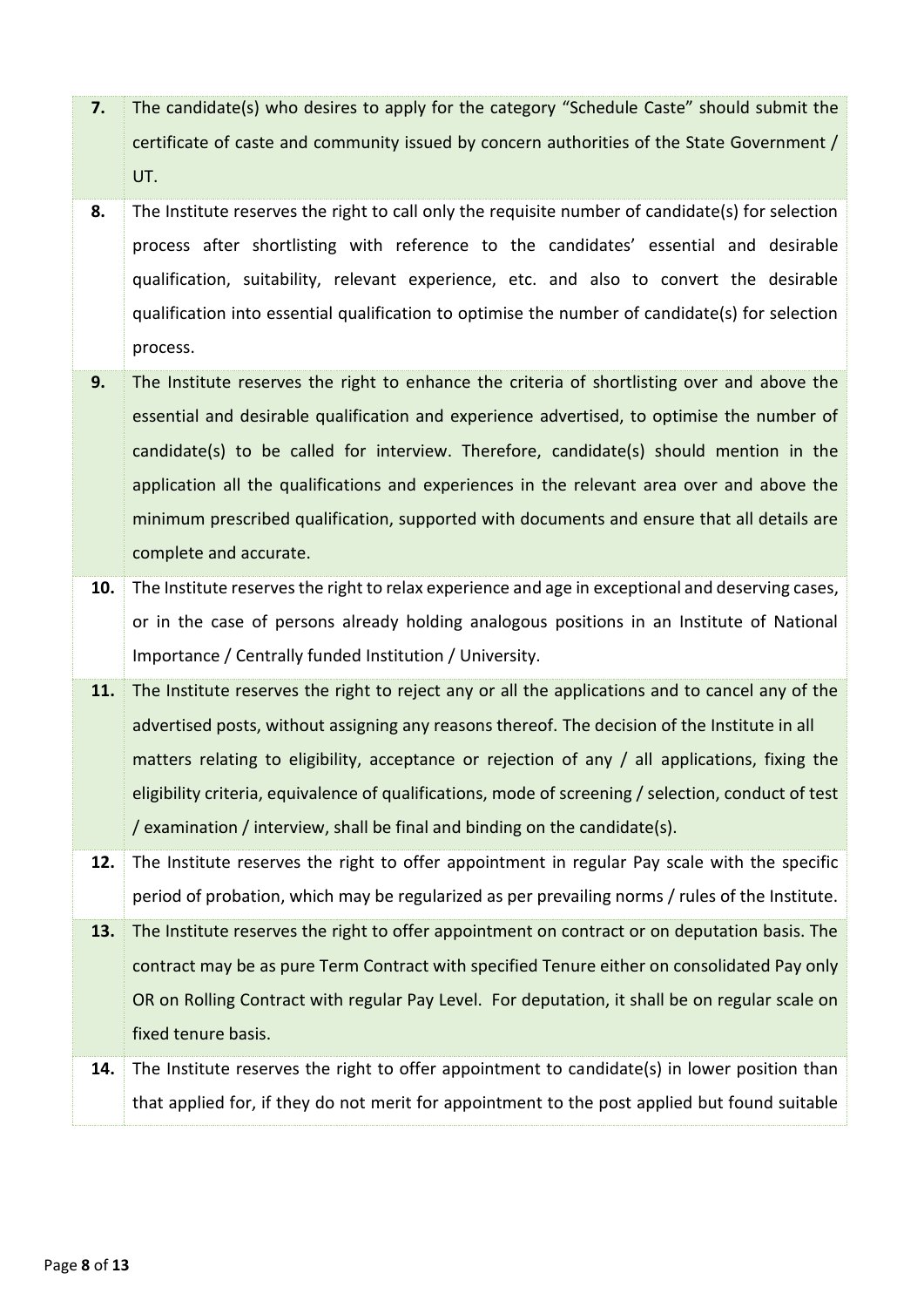for the lower post based on the assessment of performance of the candidate(s) in the selection process.

**15.** The Institute reserves the right to empanel candidate(s) for future vacancies, if any.

- **16.** Candidate(s) employed in Government / Semi Government Organizations / Autonomous Bodies / PSU's should upload 'No Objection Certificate (NOC)' from their present employer at the time of online application and produce the hard copy (in original) at the time of interview. In case, of any inadvertent delay from employer side to provide NOC, the candidate(s) may apply with a signed undertaking with assurance to produce the Original NOC from employer, before the interview OR when specifically asked for.
- **17.** Candidate(s) employed in Government / Semi Government Organizations / Autonomous Bodies / PSU's shall also have to submit a certificate from the employer at the time of interview that no vigilance / disciplinary case is either pending or contemplated against him / her.
- **18.** Certificate in support of experience should be in proper format i.e. it should be on the organizations letter head, bear the date of issue, duration of engagement, Pay scale / Last Pay, nature of work handled, name and designation of the issuing authority along with his / her signature.
- **19.** The period of experience rendered by a candidate(s) on part-time basis, etc. will not be counted while calculating the requisite / relevant experience for short listing the candidate(s) for interview.
- **20.** The age relaxation and reservation benefits will be given to SC / ST / OBC / EWS / PWD (Persons with Disabilities) / Ex-Servicemen candidate(s), wherever applicable, as per existing Central Government rules. Candidate(s) seeking such age relaxation and benefits must ensure that they are entitled to such reservation as per eligibility prescribed in Govt. of India orders and possess certificates in the format prescribed by Govt. of India.

**21.** For candidate(s) to be considered under PwD Category, candidate(s) has to submit relevant disability certificate as prescribed under PwD Act, 1995 and also the candidate(s) should have suffered from not less than 40% of relevant disability, the same should clearly be mentioned in the certificate issued.

**22.** Age limit and No. of years of Experience will be reckoned as on date of closing of online application**.**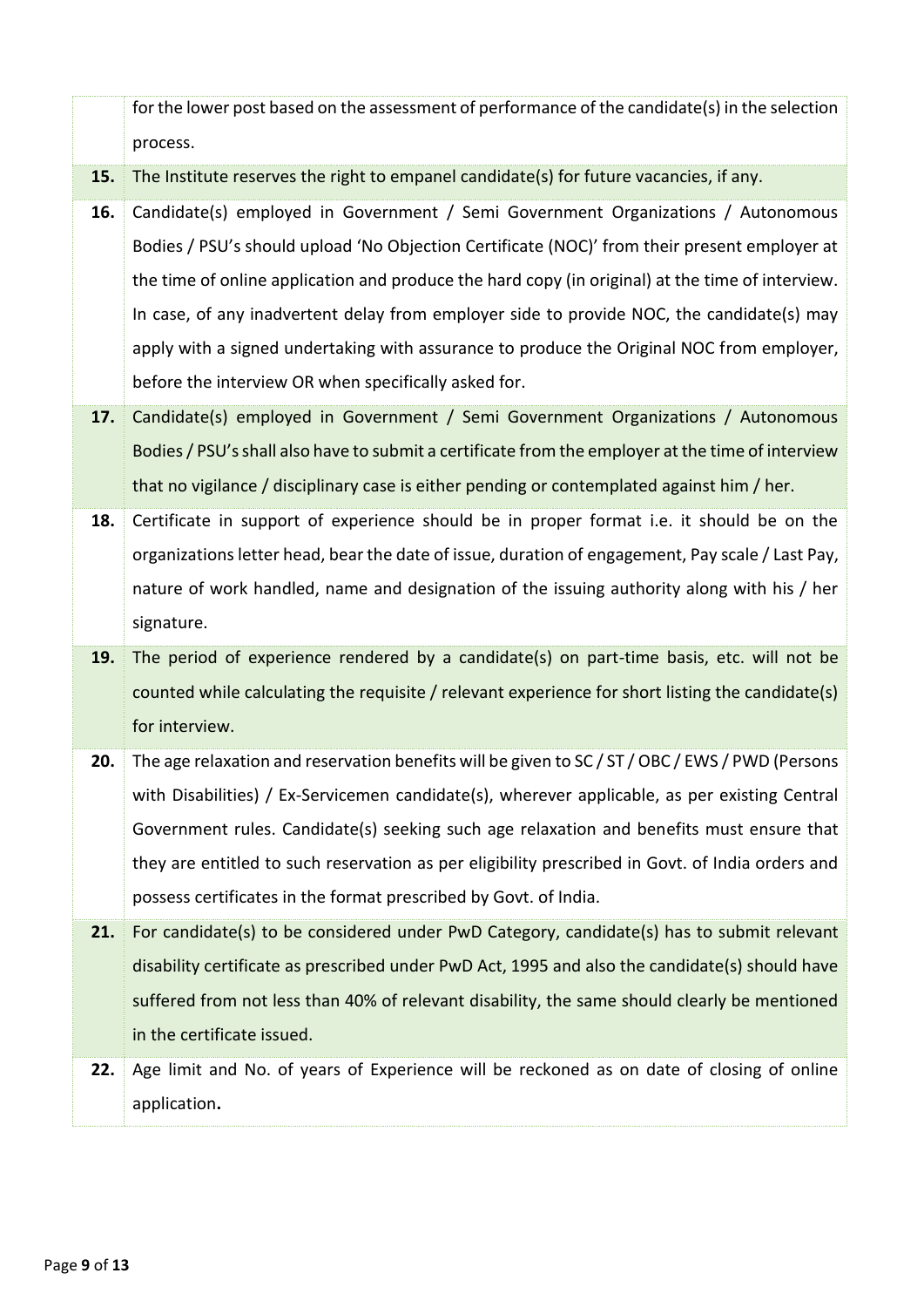encouraged to apply. **24.** All correspondence from the Institute to the candidate(s) shall be made exclusively by way of e-mail in the ID provided by the candidate(s). Therefore, candidate(s) are requested to retain the email-ID and view it frequently. The correspondence shall include, call for written test / trade test / interview / appointment letter, etc. **25.** Addendum / deletion / corrigendum (if any) shall be posted exclusively on the Institute website. Candidate(s) are advised to visit the Institute website frequently. **26.** The Institute will not bear the Transport expenditure of the candidate(s) who appear for the written test / trade test / Skill test. However, to and fro rail fare by the shortest route being limited to AC- 2 tier (for the posts in the Pay level -11 or above) and AC 3 tier for all other posts shall be paid to the candidate(s) who appear before the Selection Committee / Interview. **27.** Candidate(s) who desire to get reimbursement of travelling expenses incurred for appearing in the interview, must submit a cancelled cheque of their bank account for online reimbursement of admissible amount [Reimbursement will be restricted to eligibility at Sl. No. 23]. Such candidate(s) will have to submit copies of the Bus / Rail / Air tickets (Both way) and boarding pass (One way) in original, if the inward journey have any component of Air travel. **28.** In case of any dispute / ambiguity that may occur in the process of selection, the decision of Institute shall be final and binding. Further, in case of any inadvertent mistake in the process of selection, which may be detected at any stage even after the issue of appointment order, the Institute reserves the right to modify / withdraw / cancel any communication made to the candidate(s). **29.** Shortlisting of candidate(s) shall be provisional subject to the candidate(s) fulfilling the criteria as per Advertisement and also the criteria of shortlisting to be fixed by the institute. In case, it is detected at any later date, that candidate(s) were otherwise not eligible for the post, as per Advertisement / criteria fixed for shortlisting, the institute reserve the right to cancel the selection process of the candidate(s) and if already selected, then the institute reserve the right to withdraw the appointment. The onus of fulfilment of criterion(s) shall rest with the

**23.** Institute strives to have a workforce which reflects gender balance. Women candidate(s) are

**30.** Appointment orders once issued by the Institute to the finally selected candidate(s) shall be provisional. The Institute shall verify the antecedents or documents (subject to character /

candidate(s) for all purposes.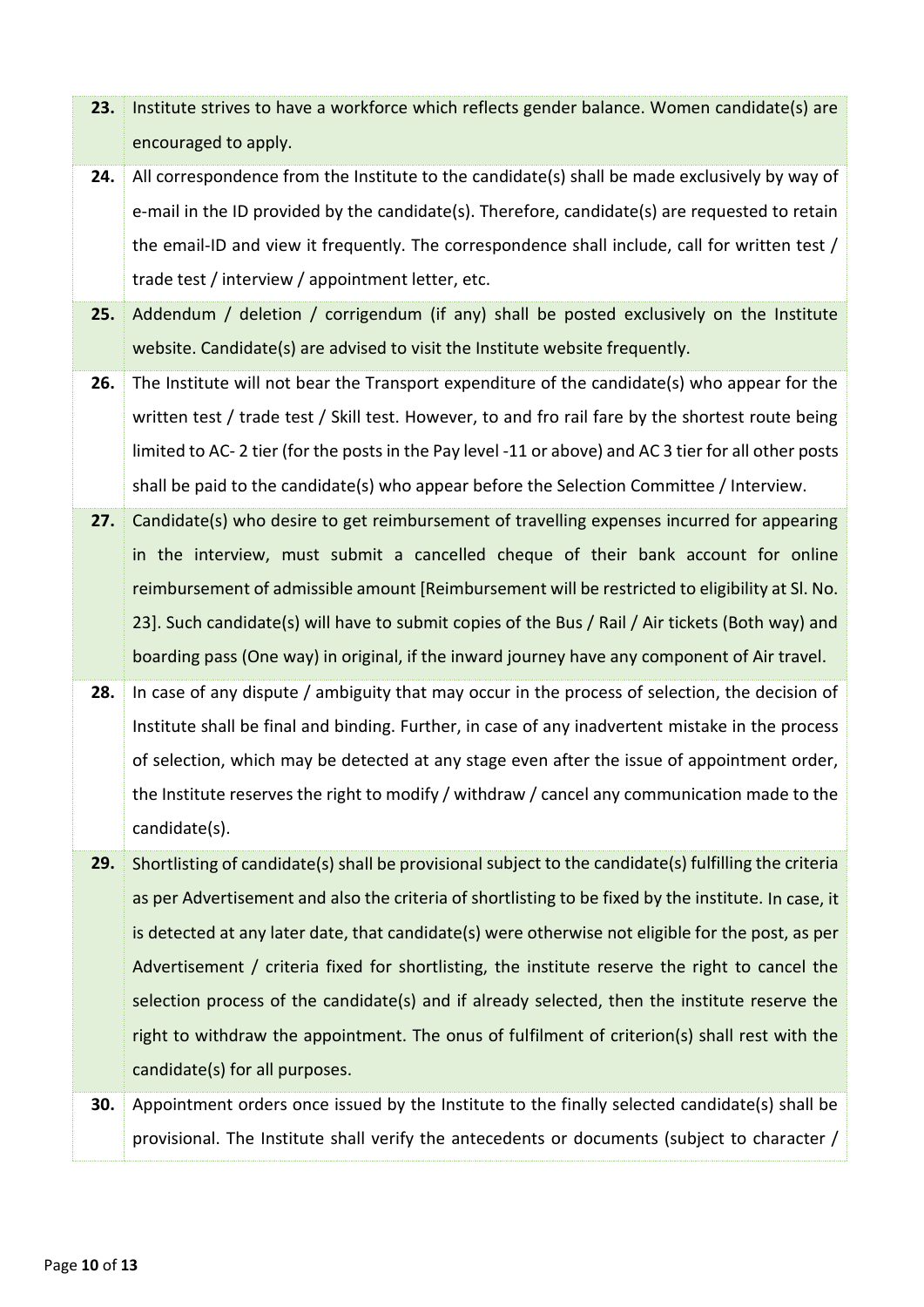|     | antecedent / Police verification, verification of all original documents, experience certificate   |
|-----|----------------------------------------------------------------------------------------------------|
|     | and other relevant documents) submitted by a candidate(s) at the time of interview and the         |
|     | appointment. In case, at any point of time if it is found that any information furnished by the    |
|     | candidate(s) in his / her application is false / incorrect or the candidate(s) has suppressed any  |
|     | relevant information or wrongly represented or the candidate(s) otherwise does not satisfy         |
|     | the eligibility criteria or any of the facts / documents submitted by a candidate(s) are falsified |
|     | or tampered with or the candidate(s) has doubtful antecedents / background and has                 |
|     | suppressed the said information, Or the institute have wrongly shortlisted / selected the          |
|     | candidate, then his / her candidature shall stand cancelled or his / her services shall be         |
|     | terminated immediately without assigning any reason whatsoever. Appropriate legal action           |
|     | may be initiated against the candidate, if it is found that the candidate have submitted falsified |
|     | or tampered or wrong information / documents.                                                      |
| 31. | For any legal dispute, the courts of law at Jorhat will have the jurisdiction.                     |
|     |                                                                                                    |

- **32.** No fresh paper(s) / testimonial(s) to substantiate additional qualification / experience after closing date, shall be considered.
- **33. Canvassing in any form / bringing in any influence will be treated as a disqualification for the post.**
- **34.** NO INTERIM ENQUIRIES ABOUT THE RECRUITMENT WILL BE ENTERTAINED.

# **MODE OF APPLICATION**

| 1. | Only Applications submitted ONLINE through job portal will be entertained.                        |
|----|---------------------------------------------------------------------------------------------------|
| 2. | Candidate(s) possessing requisite qualification and relevant experience are required to apply     |
|    | online in the prescribed format which has been uploaded on www.nidj.ac.in/careers and             |
|    | www.ncs.gov.in.                                                                                   |
| 3. | Before online application, the candidate(s) should keep ready soft copies of the following in     |
|    | PDF/JPEG format as per Application form: (a). recent passport size photograph, (b). Scanned       |
|    | Signature of candidate(s), (c) All educational certificates, (d) All experience certificates, (e) |
|    | Caste / Category certificates, (f) NOC from employer or any other certificates or testimonials.   |
|    | While applying these certificate needs to be uploaded in the relevant part of the application     |
|    | format.                                                                                           |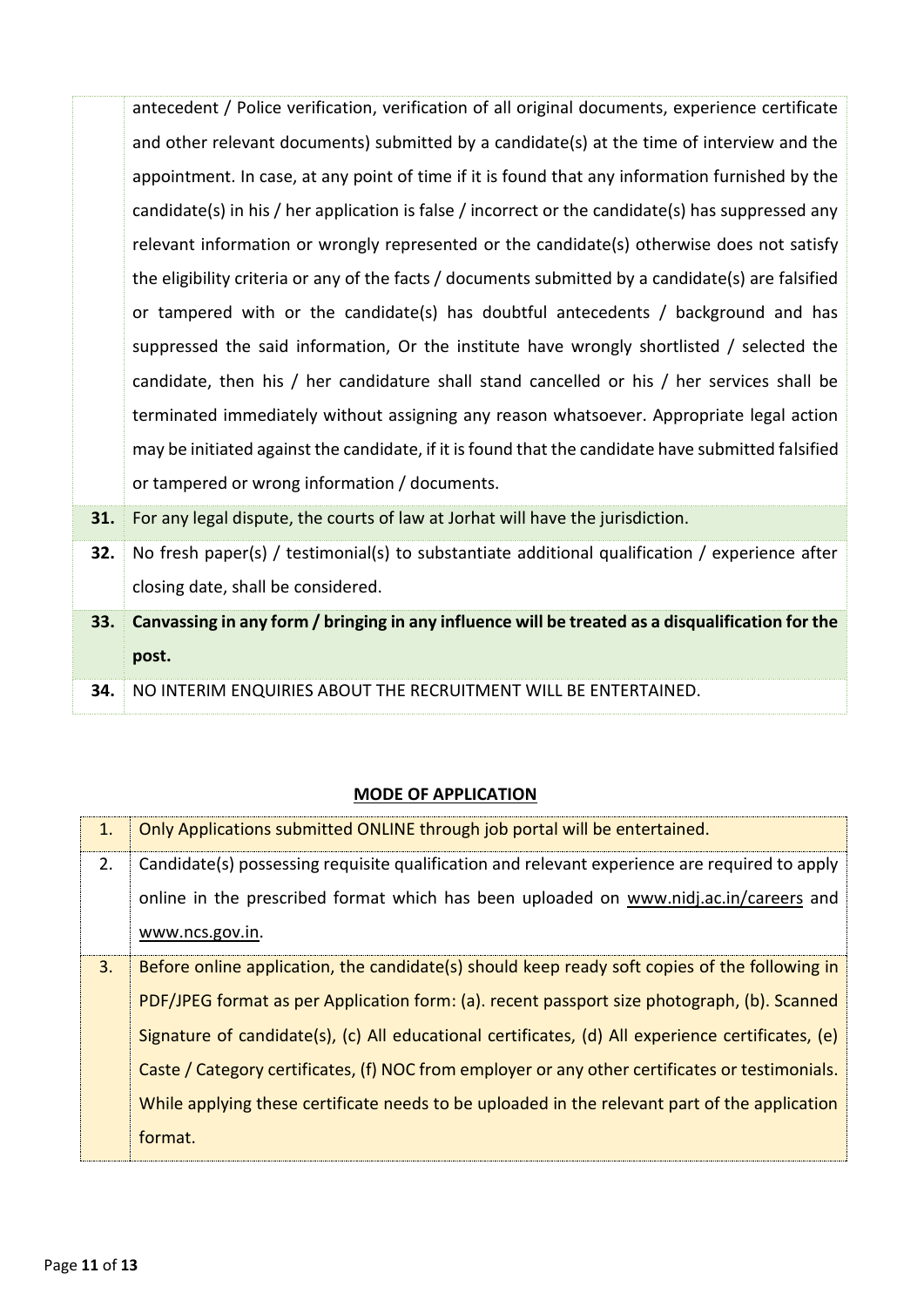| 4.  | Applicants should click in the Text Boxes provided against each field of the application format                                                                                                    |                                                                                            |            |  |  |
|-----|----------------------------------------------------------------------------------------------------------------------------------------------------------------------------------------------------|--------------------------------------------------------------------------------------------|------------|--|--|
|     | and enter required information.                                                                                                                                                                    |                                                                                            |            |  |  |
| 5.  | All Date fields should be entered in DD/MM/YYYY format                                                                                                                                             |                                                                                            |            |  |  |
| 6.  | Wherever Drop-down boxes are provided, applicants should click on the down-arrow and                                                                                                               |                                                                                            |            |  |  |
|     | select appropriate information.                                                                                                                                                                    |                                                                                            |            |  |  |
| 7.  | All candidate(s) are required fill-in the complete ONLINE Proforma, make the appropriate fee                                                                                                       |                                                                                            |            |  |  |
|     | payment online, upload Photograph, Signature, requisite educational, experience, caste                                                                                                             |                                                                                            |            |  |  |
|     | certificates, NOC (if applicable) and then submit the application.                                                                                                                                 |                                                                                            |            |  |  |
| 8.  |                                                                                                                                                                                                    | Fee payment instructions: The application fee is to be paid online/ NEFT only & additional |            |  |  |
|     |                                                                                                                                                                                                    | bank charges may apply. The candidate will be able to make the payment using his/her net-  |            |  |  |
|     | banking account, debit card and through the Bank in the following bank account:                                                                                                                    |                                                                                            |            |  |  |
|     | National Institute of Design, Assam                                                                                                                                                                |                                                                                            |            |  |  |
|     | Account number: 40153013234, Branch: Gar-Ali, Basant Bora Complex, Jorhat.                                                                                                                         |                                                                                            |            |  |  |
|     | IFSC Code: SBIN0004460.                                                                                                                                                                            |                                                                                            |            |  |  |
|     |                                                                                                                                                                                                    | The UTR no./journal no. after making the payment must be filled in, without which the form |            |  |  |
|     | will not be accepted for further evaluation.                                                                                                                                                       |                                                                                            |            |  |  |
|     |                                                                                                                                                                                                    |                                                                                            |            |  |  |
|     | Candidates applying for multiple post(s) should pay the application fee for each post separately,<br>generate the URN separately and upload the receipt/screenshot/photo for each post separately. |                                                                                            |            |  |  |
| 9.  | <b>Application Fee:</b>                                                                                                                                                                            |                                                                                            |            |  |  |
|     |                                                                                                                                                                                                    | General / OBC candidate(s)                                                                 | Rs. 1000/- |  |  |
|     |                                                                                                                                                                                                    | SC / ST / EWS candidate(s)                                                                 | Rs. 500/-  |  |  |
|     |                                                                                                                                                                                                    | PwD (Divyang) candidate(s) are exempted from payment of application fee.                   |            |  |  |
| 10. |                                                                                                                                                                                                    |                                                                                            |            |  |  |
|     | On successful submission of the online application form, the candidate(s) must take the<br>printout of the PDF and keep it for their reference and record purpose.                                 |                                                                                            |            |  |  |
| 11. | Incomplete applications and applications received after last date will be summarily rejected.                                                                                                      |                                                                                            |            |  |  |
| 12. | Candidate(s) are advised to apply early and not to wait for the last date, so that the last                                                                                                        |                                                                                            |            |  |  |
|     |                                                                                                                                                                                                    | moment internet traffic can be avoided.                                                    |            |  |  |
| 13. |                                                                                                                                                                                                    | For any other query, please contact:                                                       |            |  |  |
|     | Phone: 0376-2310108 between 08:30 am and 05.00 pm on all working days.                                                                                                                             |                                                                                            |            |  |  |
|     | Email: recruitment@nidj.ac.in                                                                                                                                                                      |                                                                                            |            |  |  |